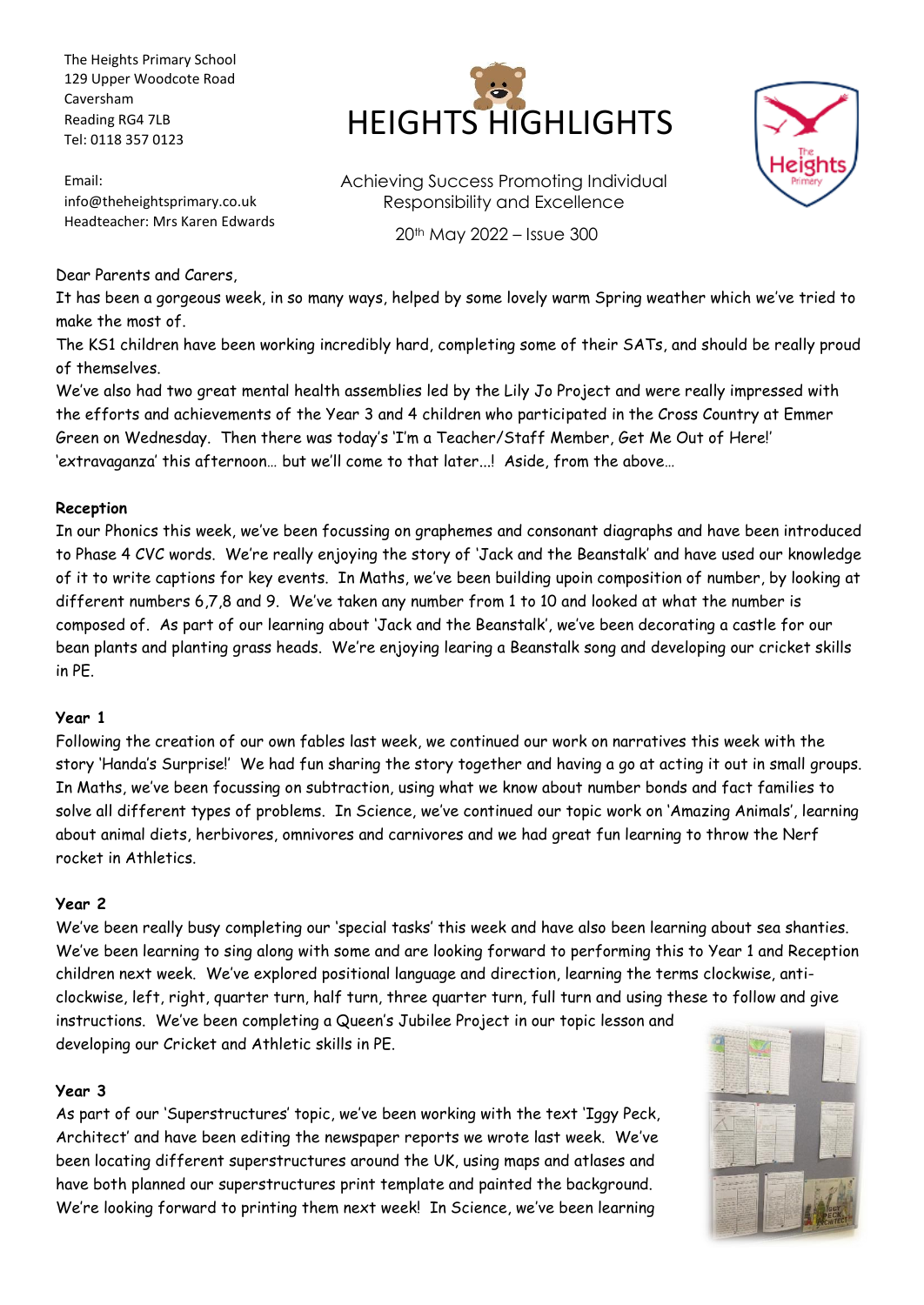about layers of soil underground and have put soil into jam jars with water, to see how different layers separate.

# **Year 4**

We've been having a fabulous time learning all about newspapers. And to mark the auspicious occasion of the Queen's Platinum Jubilee, we've been writing and editing our own articles about this really special event. In our topic work, we've been learning about cartography! It's been fascinating learning about the profession and Ordnance Survey maps and symbols. We used this to carry out some Geography fieldwork in our local area, plotting Ordnance Survey symbols onto a map of Caversham Heights along the way. Many thanks to all the staff and parents who helped with this excursion. In Science, we identified and sorted materials into electrical conductors or insulators. We then explained why some materials conduct electrical currents and why others do no. Was anyone awake during the amazing lightning storm on Wednesday night?

# **Year 5**

In English, we've been reviewing our planning from last week, to check that we've included all the key ingredients for an ancient Greek myth, such as: ancient Greek setting, heroes and villains, dilemmas and resolutions. We're looking forward to writing up our myths and then performing them. We've also been identifying similarities between ancient Greek democracy and current UK democracy. In Maths, we've continued our learning on decimals, by adding and subtracting decimals, including identifying number bonds to 1 and in Science, we've been describing how humans grow and develop as they age.

# **Year 6**

Oooo! We've really been enjoying learning about the life and adventures of the explorer Sir Ernest Shakleton. We've immersed ourselves on story extracts, video clips and drama role plays and are using these to plan, write, edit and polish pieces of writing for different purposes. We're hoping to make use of all the technical and creative skills we've learnt, to produce pieces of writing that showcase or writing abilities. In Art, we've been using clay to create a small figuring or bust of Queen Elizabeth II and creating some Madhubani Art inspired by the North West regions of India and Nepal. In IT and Topic, we've been exploring the key driving factor behind the Digital Revolution: transistors and microchips. We've been comparing modern computer technology with older counterparts and been discussing how these changes made an impact on the way we live today.



# **Year 3 & 4 Cross Country**

Congratulations to all the Year 3 and 4 children who participated in the Caversham Primary Schools Cross Country competition on Wednesday. It was fabulous for children from 8 local schools to gather, compete and support each other in this event. I am incredibly proud of all our children who took part – they were a credit to themselves and the school. We had some wonderful individual and team results too… with podium places for Xander (1<sup>st</sup> in Y3), Reece (2<sup>nd</sup> in Y4) and top 10 places for Finn, Lewis and Paloma (Y3). The Year 3 and 4 boys also came  $2^{nd}$  in the team event. We're really looking forward to next year's event!

# **Caversham AFC U9's Cup Final**

The boys placed really well in their Cup Final last Saturday and really seemed to be the stronger team. They were closely beaten 1-0 by the Maidenhead Vikings and should be really proud of their efforts and achievements, not only last weekend but throughout the season.